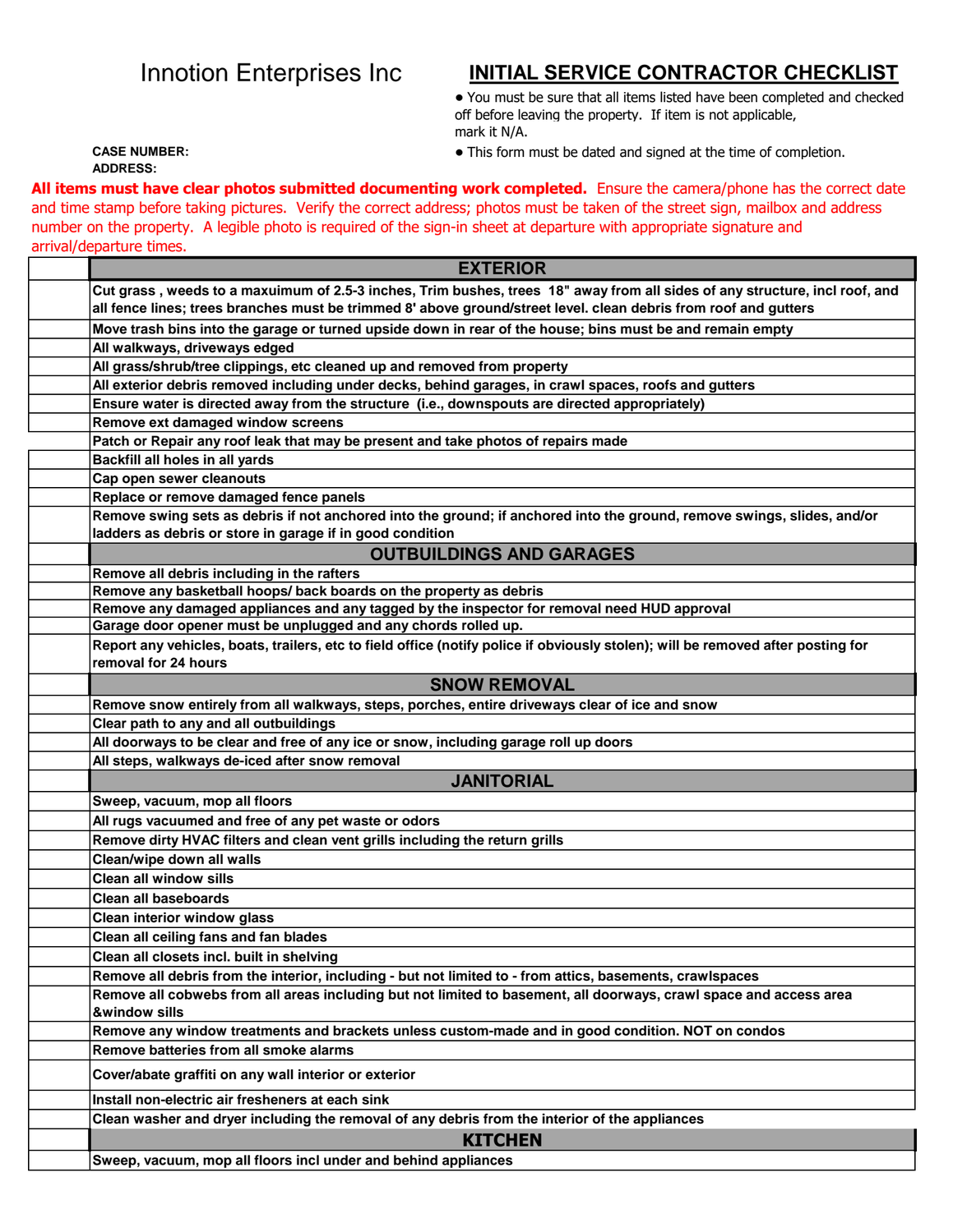| Kitchen countertops, cabinet fronts, doors, interiors, shelving, drawers                                                                                                                                          |
|-------------------------------------------------------------------------------------------------------------------------------------------------------------------------------------------------------------------|
| Inside and out of refrigerators, ovens and stoves, dishwashers, sinks, microwaves                                                                                                                                 |
| Clean range hood and dispose of range hood filter if dirty                                                                                                                                                        |
|                                                                                                                                                                                                                   |
| <b>BATHROOM(S)</b>                                                                                                                                                                                                |
| Sweep, vacuum, mop all floors                                                                                                                                                                                     |
| Clean all bathroom sinks, cabinets, drawers, medicine cabinets, tubs, showers, toilets                                                                                                                            |
| Refresh the glycol in toilets, tanks, sinks, elbows, tubs and showers                                                                                                                                             |
| Clean all tubs, toilets, sinks, showers with bleach-type cleanser to remove any visible mold/mildew                                                                                                               |
| Clean all light fixtures, mirrors, windows, dirty walls                                                                                                                                                           |
| Remove all toilet seat covers and put saran wrap and winterization sign                                                                                                                                           |
| <b>BASEMENT</b>                                                                                                                                                                                                   |
| Sweep, vacuum, mop all floors                                                                                                                                                                                     |
| Zip tie valve at water meter in the "OFF" position                                                                                                                                                                |
| If sump pump present, ensure power is active and pump is operational, make sure crock is free of debris                                                                                                           |
|                                                                                                                                                                                                                   |
| Remove any disconnected ductwork or ceiling tiles as debris                                                                                                                                                       |
| Address or remove all dampness on basement floors                                                                                                                                                                 |
| <b>HEALTH &amp; SAFETY</b>                                                                                                                                                                                        |
| Remove all protruding nails, screws, shelving bracketts, joist hooks plant hangers from garage int/ext and all outbuildings.<br>Includes peg boards.                                                              |
| Remove all window bars unless there is a quick release                                                                                                                                                            |
| Cut protruding window board-up bolts flush to the nut                                                                                                                                                             |
| Cap all exposed wiring, all open water and gas lines                                                                                                                                                              |
| Install covers on all electrical outlets and switch plates where missing throughout property including crawl and attic                                                                                            |
| Remove any active or inactive wasp/ hornet/ bird nest from interior and exterior of all structures                                                                                                                |
| Abate all insect, mammal, reptile, rodent and bird infestations in any dwelling/structure and board all openings                                                                                                  |
| Remove all glass shards from property including sliding glass doors                                                                                                                                               |
| <b>Secure loose/Hanging gutters</b>                                                                                                                                                                               |
| Secure any loose/hanging siding, soffit and/or fascia                                                                                                                                                             |
| Remove exposed tack strips, including areas in closets.                                                                                                                                                           |
| Install transition strips as necessary in doorways where carpet is loose or height difference is higher than 1/4"                                                                                                 |
| All exterior exposed wires need capped and cover installed on missing outlets or switches                                                                                                                         |
| Ensure that all electrical breakers are in the off position (unless there is a sump pump and power is active)<br>Install blanks on breaker boxes where breakers are missing - NO tape or wood!                    |
| Fill in all holes/depressions in yard that could be trip hazards.                                                                                                                                                 |
| Install orange mesh fencing around large depressions in the yard from pools, ponds, etc.                                                                                                                          |
| Remove damaged light fixtures and cap wires.                                                                                                                                                                      |
| Secure or remove loose, hanging television cables, co-ax cables, any wires                                                                                                                                        |
| Install handrails at steps with 3 or more risers; install guardrail on any porch/deck 24" or higher, including a midrail halfway                                                                                  |
| up to the toprail                                                                                                                                                                                                 |
| Secure all Ext/Int handrails, guardrails if loose.                                                                                                                                                                |
| Secure all loose carpets/vinyl flooring cannot tape glue tack or staple                                                                                                                                           |
| Remove damaged/torn carpet or carpet stained with animal feces or urination stains, call from site for removal approval                                                                                           |
| Remediate Mold-like substance up to 25 sq ft in any one room with bleach and a final application of Kilz                                                                                                          |
| Tape MINIMAL cracks on windows (BB holes, smalll crack in the corner of the window, etc)                                                                                                                          |
| <b>SECUREMENT</b>                                                                                                                                                                                                 |
| Legible photos of the HUD key in knob set in all access point to the property (main structure and all outbuildings, crawl<br>space)                                                                               |
| Legible photos of the posted signage, including the no-trespassing warning sign, winterization notices, and 10 sign-in sheets                                                                                     |
| Secure all swimming pools/hot tubs by covering to HUD specifications, to include locking all gates with the approved padlock<br>and repairing damaged fences as necessary, secure all storm cellars, pump houses. |
| Secure rear gates to alleys with hasp and padlock                                                                                                                                                                 |